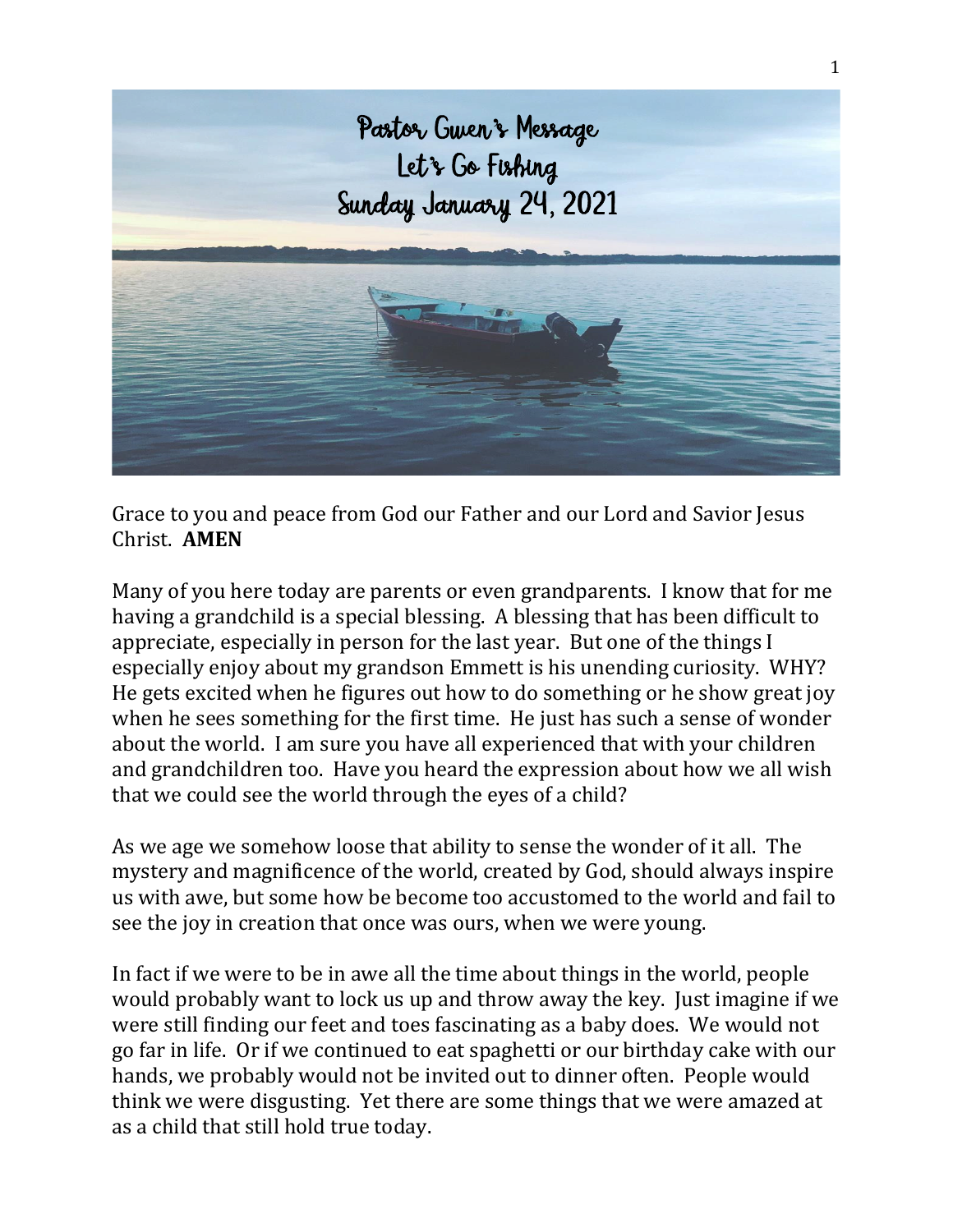As a kid, we played outside and ran from house to house. We played tag or basketball or kick the can. We ran. Seems like kids don't do much of that stuff anymore unless it is in gym class, but we were always running. As adults, some might run for exercise but I think most of us run only if we are really late for an appointment. How odd.

Another thing I find unusual today is fishing. Now don't get me wrong, I love a good fish fry. As a kid my dad took me fishing as a treat a few Saturdays during the summer. But one thing I never understood was why we spent the day fishing, only to catch fish and then throw them back in the lake. Just did not make good sense to me.

Well, as an adult I understand the catch and release philosophy. Sometimes it is guided by the regulations and size of the fish. Sometime particular fish are not good eating. But just think about the poor fish that get thrown back in the lake. They swim away with a hole in their lip. Wonder how they explain that to their relatives. Well, guess we will never know that one, but now imagine with me the fisherman in our Gospel story for today.

There are a bunch of men fishing in the Sea of Galilee, Simon and Andrew among them. They throw their nets into the sea to catch fish. Just think what would have happened if one of them threw their catch back into the water. The others would have thought that they had lost their minds. Their wives would not be very happy with no supper on the table and because fishing was their occupation, their bank accounts would start looking a bit shabby.

Even harder to imagine would be a couple of fishermen just walking away from their nets and their father and their hired hands to follow a rabbi who said they were going elsewhere to learn how to fish for people. Strange? You bit! Mysterious? Absolutely! Compelling? Without a doubt!

Well, it is true that Jesus did catch himself a bunch of fish in today's gospel and he meant business. He was not going to "catch and release" any of them. Some might say Jesus caught them off guard. Jesus meant business. He was not on vacation. He was on a mission, a mission to save the world.

When Jesus caught these men, he was not offering them an invitation for a luxuriously vacation. Neither was Jesus going to throw them back into the water. When Jesus caught these men, he swept them up into the Kingdom of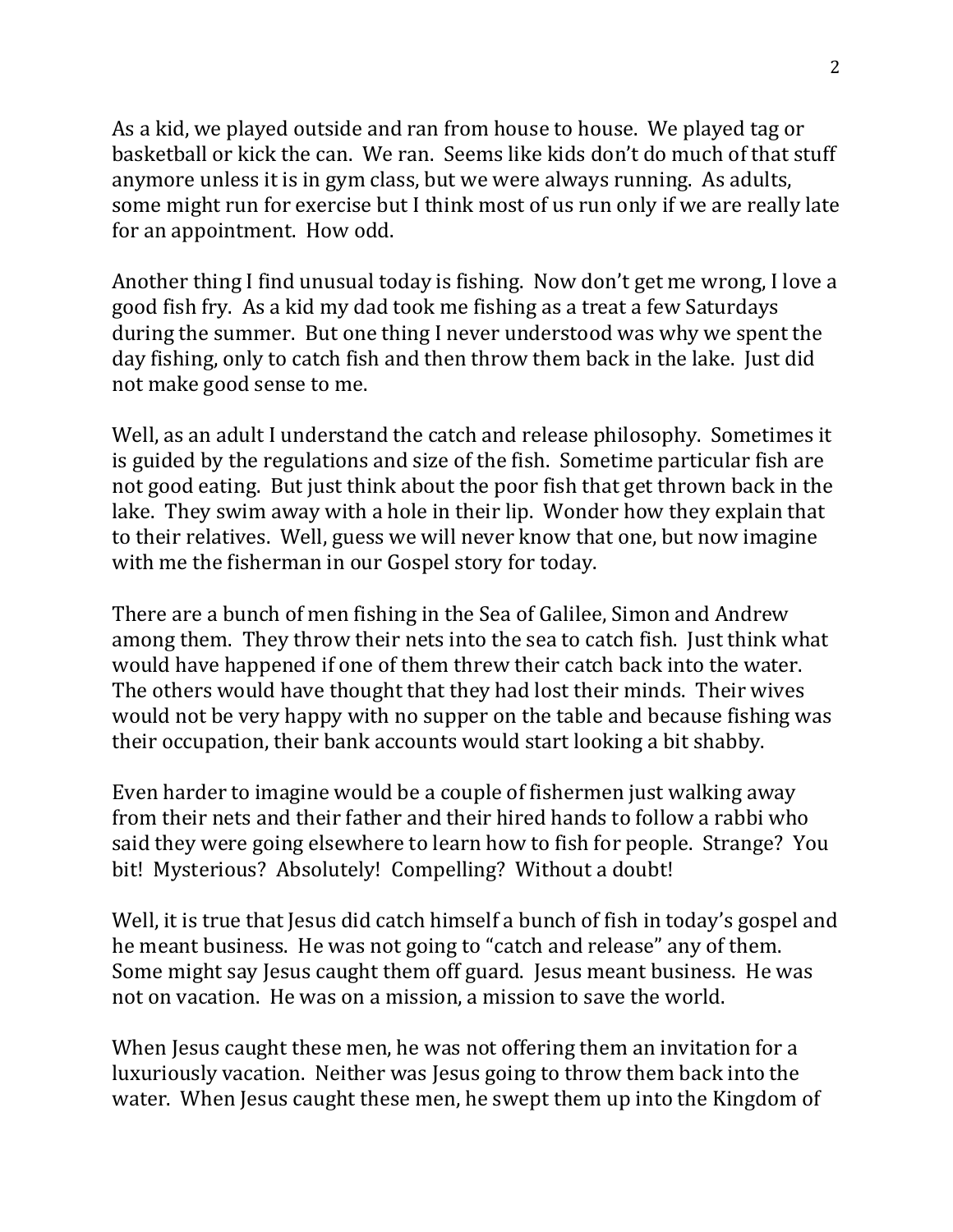God and was not letting go. Remember from last week, when God calls, we should follow.

God's call means that He wants to rescue, not only these disciples by the Sea of Galilee, but us, from a way of life that means certain death. He wants us all to know the Kingdom of God. He wants us all to share in His promises of forgiveness, abundant and eternal life.

In the allegory, it is the devil that will hook you and watch you squirm, only to throw you back into the darkness of the deep sea, full of holes. Filled with shame and a hole in your lip, the devil can catch you and release you to live in anguish.

But, we know that Jesus will catch us in his net and give us new life. NO holes in our lips, no regrets. All sin is washed away by his blood, on the cross. And we will belong to Christ forever. Through His grace we should forever be in awe, with the faith of a child, to live out our lives in his kingdom.

In our Old Testament reading this morning we do have a story of catch and release. Jonah, tried to escape God's net, but it did not do him any good. God was and is the Master Fisherman. God used a really big fish, a whale for bait and caught himself an angry little prophet. Jonah was not willing to follow God's request and so God had him swallowed up in the belly of a whale. And even though Jonah was coughed up out of the belly of the whale, God did not let go oh Him.

God does not play "catch and release" He wanted Jonah to turn around and follow his call. To be the prophet God intended for him to be.

And it is no different for us. God does not want us follow Him only when it is convenient or easy. We cannot pick and choose. It is not ours to judge who needs to hear the word of God and who does not. And there is no time like the present to invite everyone we find whether they are good or bad, black or white, likeable or unlikable, republicans or democrats, rich or poor, popular or not, educated or un. It is for us to call everyone to the Lord. We just need to throw in our nets and haul them all in. No "catch and release". And hopefully we will not need to be swallowed up by a whale to understand what God is calling us too. Not even a whale of a problem can separate you from the